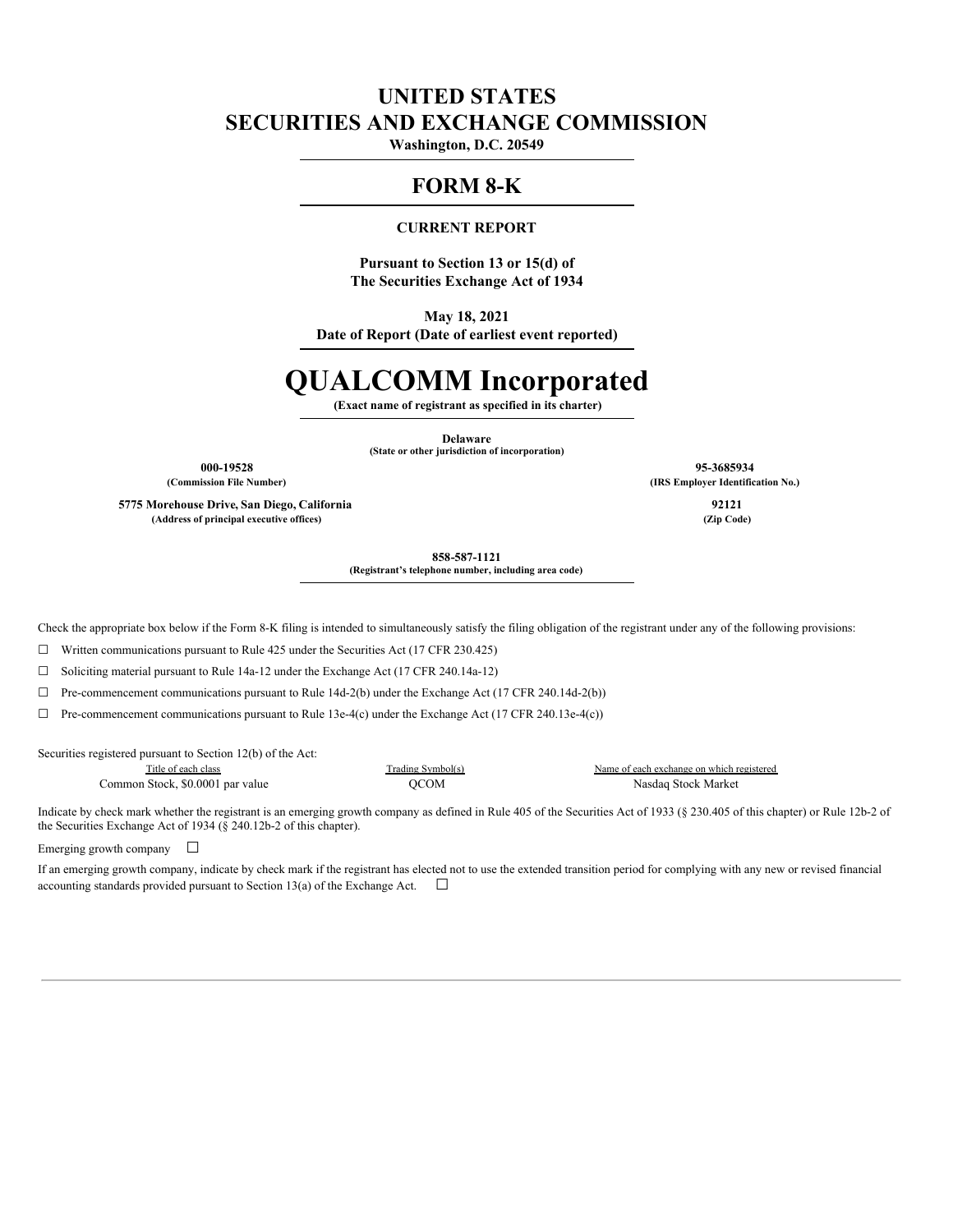### Item 5.02. Departure of Directors or Certain Officers; Election of Directors; Appointment of Certain Officers; Compensatory Arrangements of Certain Officers.

(d) As previously disclosed, effective January 4, 2021, the Board of Directors (the "Board") of QUALCOMM Incorporated (the "Company") appointed Cristiano R. Amon, the Company's President, as CEO-elect, to serve as the Company's Chief Executive Officer ("CEO") and President following the retirement of Steve Mollenkopf as CEO effective June 30, 2021. Additionally, as previously disclosed, Mr. Mollenkopf has resigned from the Board effective June 30, 2021. On May 18, 2021, the Board elected Mr. Amon to the Board, for a term of office that begins on June 30, 2021 and expires at the Company's next annual meeting of stockholders. There was not and is not any arrangement or understanding between Mr. Amon and any other person pursuant to which Mr. Amon was selected as a director. The Board has not appointed, and does not expect to appoint, Mr. Amon to serve on any of its standing committees. Mr. Amon will not receive any compensation for his service as a director.

Mr. Amon is the brother of Rogerio Amon, who currently serves as a Vice President, Program Management, Qualcomm Technologies, Inc. Rogerio Amon's compensation is described in the Company's Current Report on Form 8-K filed with the Securities and Exchange Commission on January 8, 2021. We do not view Mr. Amon as having an interest in the compensation of Rogerio Amon that is material to him or the Company.